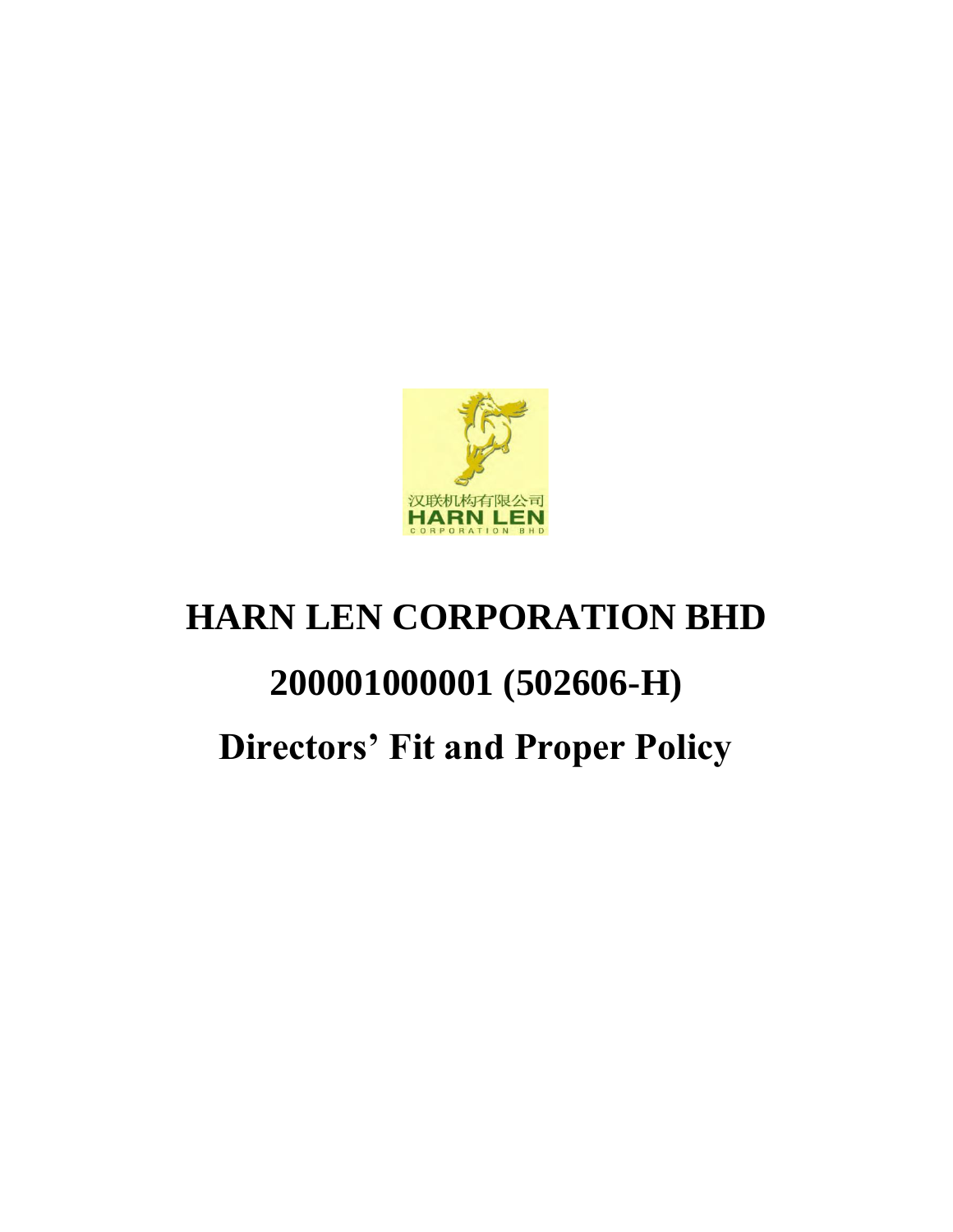## **1.0 OBJECTIVES**

- 1.1 This policy sets out the fit and proper criteria for the appointment and re-appointment of Directors on the Board of Harn Len Corporation Bhd and its subsidiaries (collectively referred to as "Harn Len Group").
- 1.2 To ensure that each of the Directors has the character, experience, integrity, competence and time to effectively discharge his/her role as a Director of Han Len Group.
- 1.3 This policy serves to guide the Nomination Committee and the Board in their review and assessment of candidates that are to be appointed onto the Board of Harn Len Group as well as Directors who are seeking for re-election.

#### **2.0 SCOPE**

This policy covers existing and potential member of the Board.

#### **3.0 POLICIES**

- 3.1 To assess whether a person is fit and proper to hold Directorship in Harn Len Group, Nomination Committee and the Board should consider the criteria including, but not limited to the following:
	- 3.1.1 Character and integrity
		- (a) Probity
			- is compliant with legal obligations, regulatory requirements and professional standards
			- has not been obstructive, misleading or untruthful in dealings with regulatory bodies or a court
		- (b) Personal integrity
			- has not perpetrated or participated in any business practices which are deceitful, oppressive, improper (whether unlawful or not), or which otherwise reflect discredit on his professional conduct
			- service contract (i.e. in the capacity of management or Director) had not been terminated in the past due to concerns on personal integrity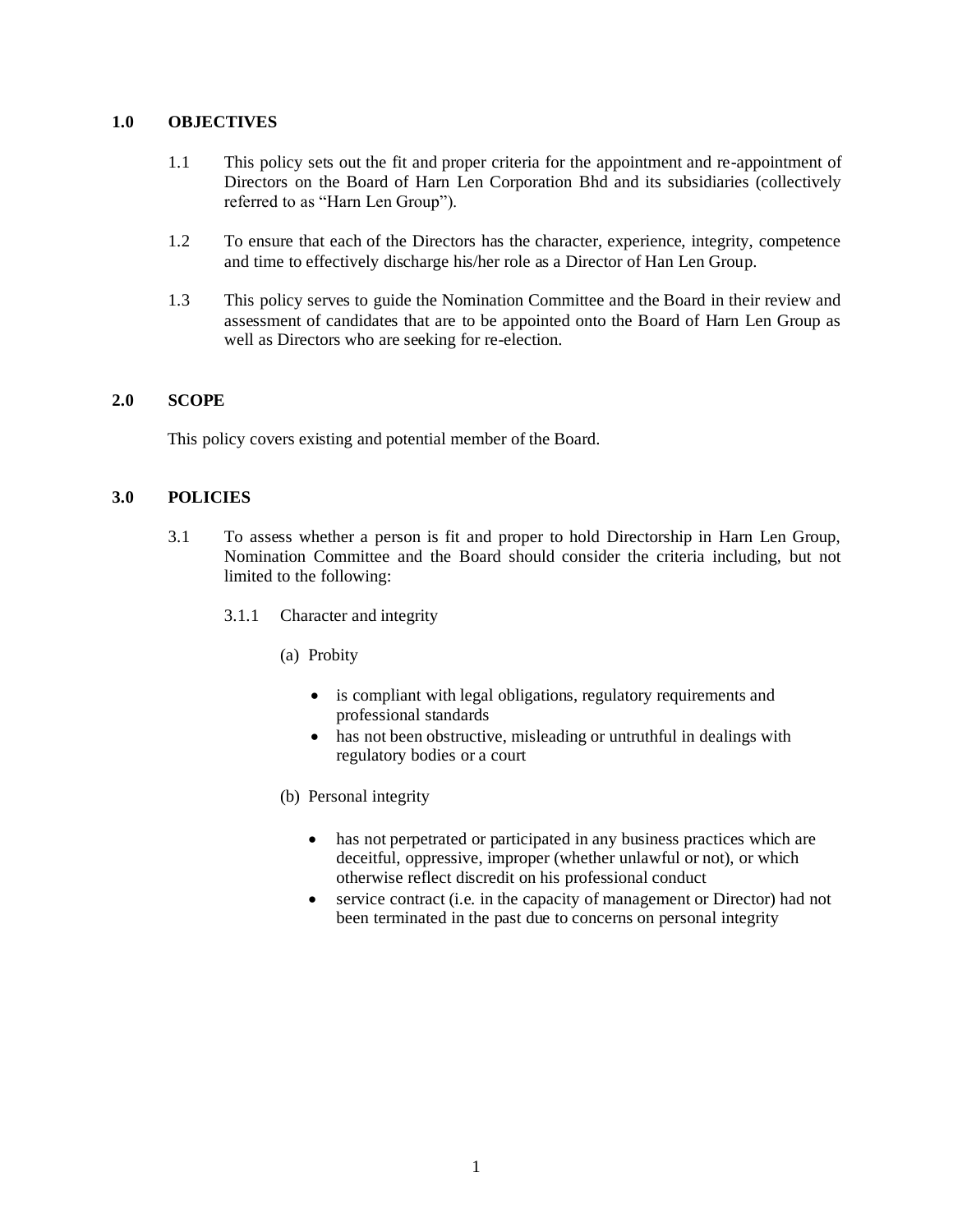# **3.0 POLICIES (Cont'd)**

- has not abused other positions (i.e. political appointment) to facilitate government relations for the company in a manner that contravenes the principles of good governance
- (c) Financial integrity
	- prudent management of personal financial affairs including managing debts satisfactorily
	- demonstrates ability to fulfil personal financial obligations as and when they fall due
	- has not filed for bankruptcy or been adjudicated a bankrupt or had assets sequestered in any jurisdiction
- (d) Reputation
	- is of good repute in the financial and business community
	- has not been the subject of civil or criminal proceedings or enforcement action, in managing or governing an entity for the past 10 years
	- has not been substantially involved in the management of a business or company which has failed, where that failure has been occasioned in part by deficiencies in that management.
- 3.1.2 Experience and competence
	- (a) Qualifications, training and skills
		- possesses the appropriate qualification, training, skills, practical experience and commitment to effectively fulfil the role and responsibilities of the position
		- has a considerable understanding on the business and workings of a corporation
		- possesses general management skills as well as understanding of internal control, risk management, corporate governance and sustainability issues
		- keeps knowledge current based on continuous professional development
		- possesses leadership capabilities and a high level of emotional intelligence